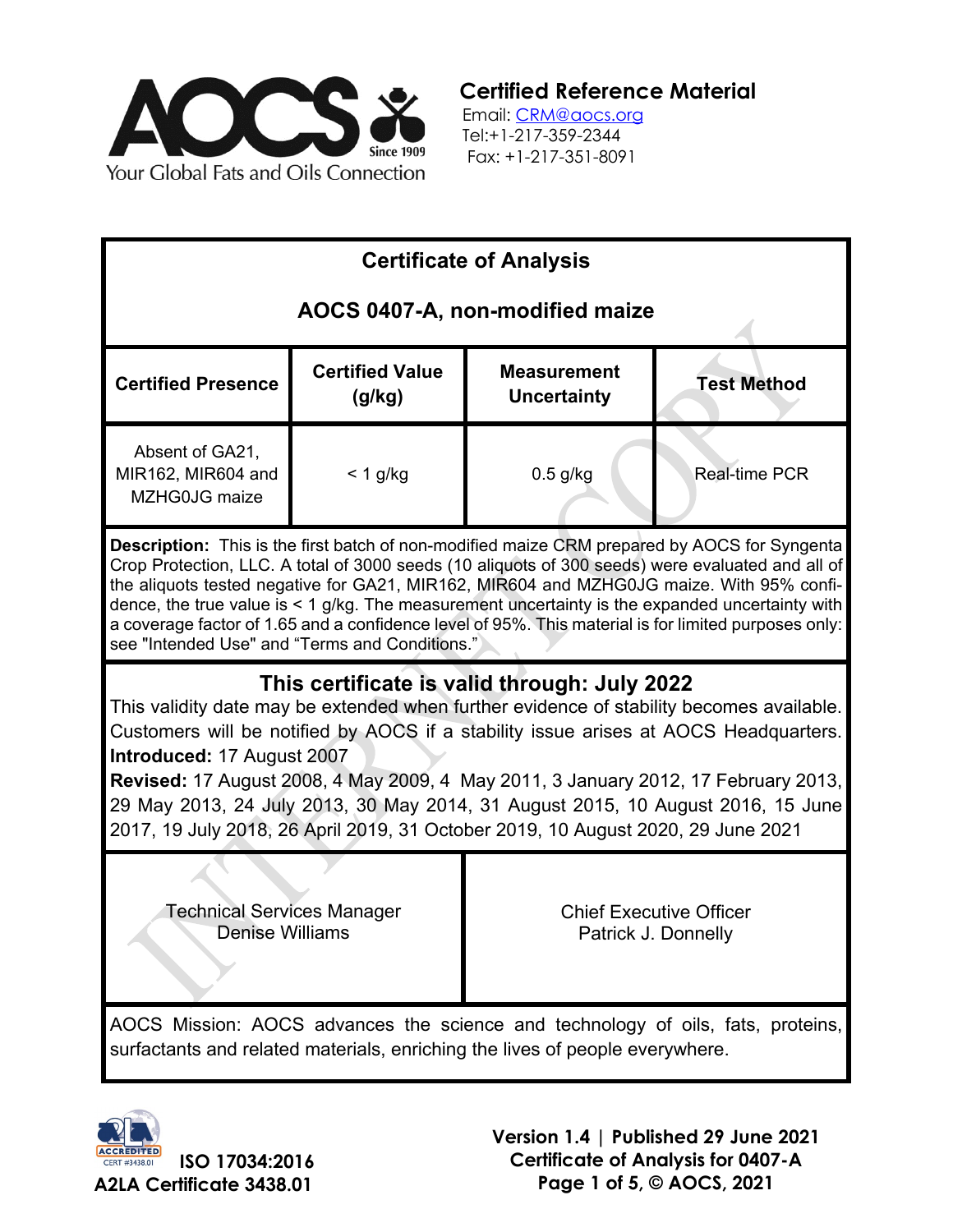# **Characterization**

*Product Description* CRM AOCS 0407-A has been prepared by AOCS from maize seed. CRM AOCS 0407-A is available in 27-mL glass headspace vials containing approximately 10 g of material. Users are informed that this reference material has been produced from seed of non-modified maize delivered by Syngenta Crop Protection, LLC.

*Homogeneity and Trait Verification* The homogeneity of CRM AOCS 0407-A is related to the purity of the seeds. 3000 out of 3000 seeds tested negative for the GA21, MIR162, MIR604 and MZHG0JG maize events by real-time PCR by Syngenta Crop Protection, LLC. Based on the sample impurity of 0% as determined using SeedCalc8, the batch was expected to be homogenous.

To further confirm homogeneity, ten vials of CRM AOCS 0407-A were evaluated to determine the within-unit and between-unit property value. The property value is defined as the ratio between copies of the event-specific target (GA21 and MIR162) and copies of a taxon-specific reference target (*adh1*). Variability of this ratio within CRM vials and between CRM vials is reported as the within-unit relative standard deviation (RSDw), and the between-unit relative standard deviation  $(RSD_b)$ , respectively. The results confirm that AOCS 0407-A is homogenous, because all results are below LOQ (limit of quantification) for both GA21 and MIR162 maize events. The absence of event GA21 and MIR162 in this CRM was verified in all ten vials.

| CRM                | $RSD_w$ [%]      | $RSDb$ [%] |
|--------------------|------------------|------------|
| <b>AOCS 0407-A</b> | <b>Below LOQ</b> | Below LOQ  |

*Stability* AOCS Certified Reference Materials are tested for stability on an annual or biennial basis, depending on the type of homogeneity testing that is required, and certificates may be extended based on the outcome of this testing. Customers may request extended certificates, but they are informed that results are based on samples that are obtained from AOCS' inventory. AOCS cannot guarantee the integrity of samples outside of AOCS control.

# **Analytical Method Used for Certification**

The Certified value is based on the purity of the non-modified maize material used in the production of this CRM. Eurofins-GeneScan, New Orleans, LA (an ISO 17025 accredited laboratory) performed GA21, MIR162, MIR604 and MZHG0JG event-specific qualitative real-time PCR to verify the absence of the Events GA21, MIR162, MIR604 and MZHG0JG

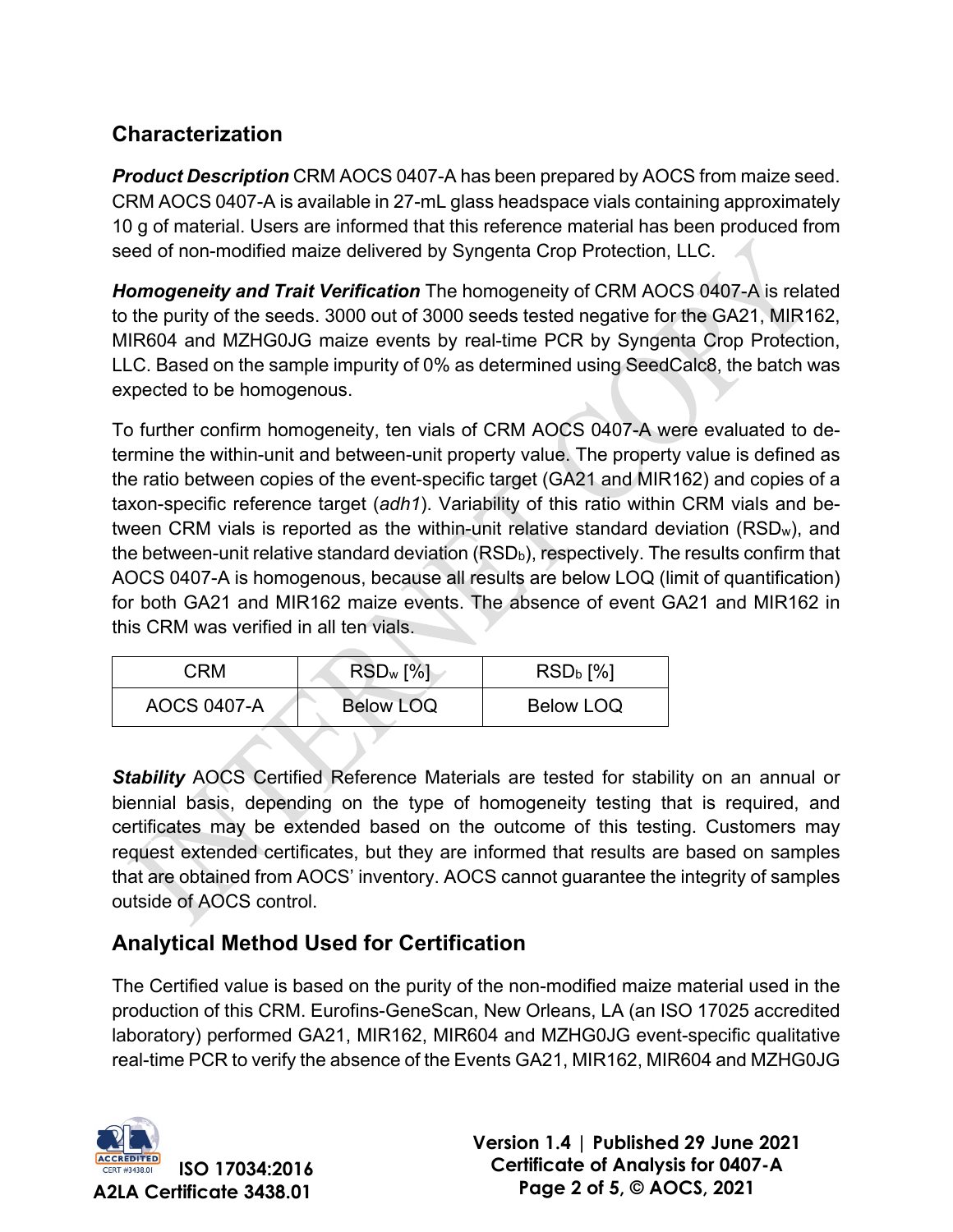maize, and GA21 and MIR162 event-specific quantitative real-time PCR to determine the copy number ratio between the GA21 and MIR162 event-specific target and the taxonspecific reference target for the assessment of homogeneity. Purity and homogeneity results were used to determine the expanded measurement uncertainty of the certified value.

## **Warnings and Precautions**

This product is for laboratory use only and is not for consumption. The user of this CRM should follow safety requirements and rules issued by voluntary organizations and government agencies expert in the field of laboratory safety.

### **Intended Use**

This CRM, AOCS 0407-A, is intended for use as quality control material or calibrant in methods for the detection, identification, and/or quantification of biotechnology-derived events.

#### **Instructions for Use**

Upon receipt the product should be stored in a sealed container in the dark and at ambient or cooler conditions. The product may have settled during shipment, therefore, thoroughly mix the CRM before use to ensure homogeneity.

If the user of this CRM intends to use it multiple times, proper protocols must be followed to ensure that the sample retains its integrity. Use a clean laboratory spatula to remove the intended sample amount. After the sample has been removed, flush the headspace of the vial with nitrogen gas, then replace the rubber stopper. Place a new 20mm tear-off aluminum unlined seal on top of the rubber stopper and crimp it to the vial by using a crimping tool. Store the CRM in the dark and at ambient or cooler conditions and repeat this process for all subsequent uses.

#### **Sample size:**

The recommended **sample intake** suitable for DNA extraction and real time PCR is 1 g.

Protocols have been followed to ensure that this CRM is absent of the traits it has been tested against. Please follow all instructions on this certificate to prevent contamination of the CRM.

Note: The AOCS 0407-A certification report is available online and a paper copy could be supplied upon request.



**Version 1.4 | Published 29 June 2021 Certificate of Analysis for 0407-A Page 3 of 5, © AOCS, 2021**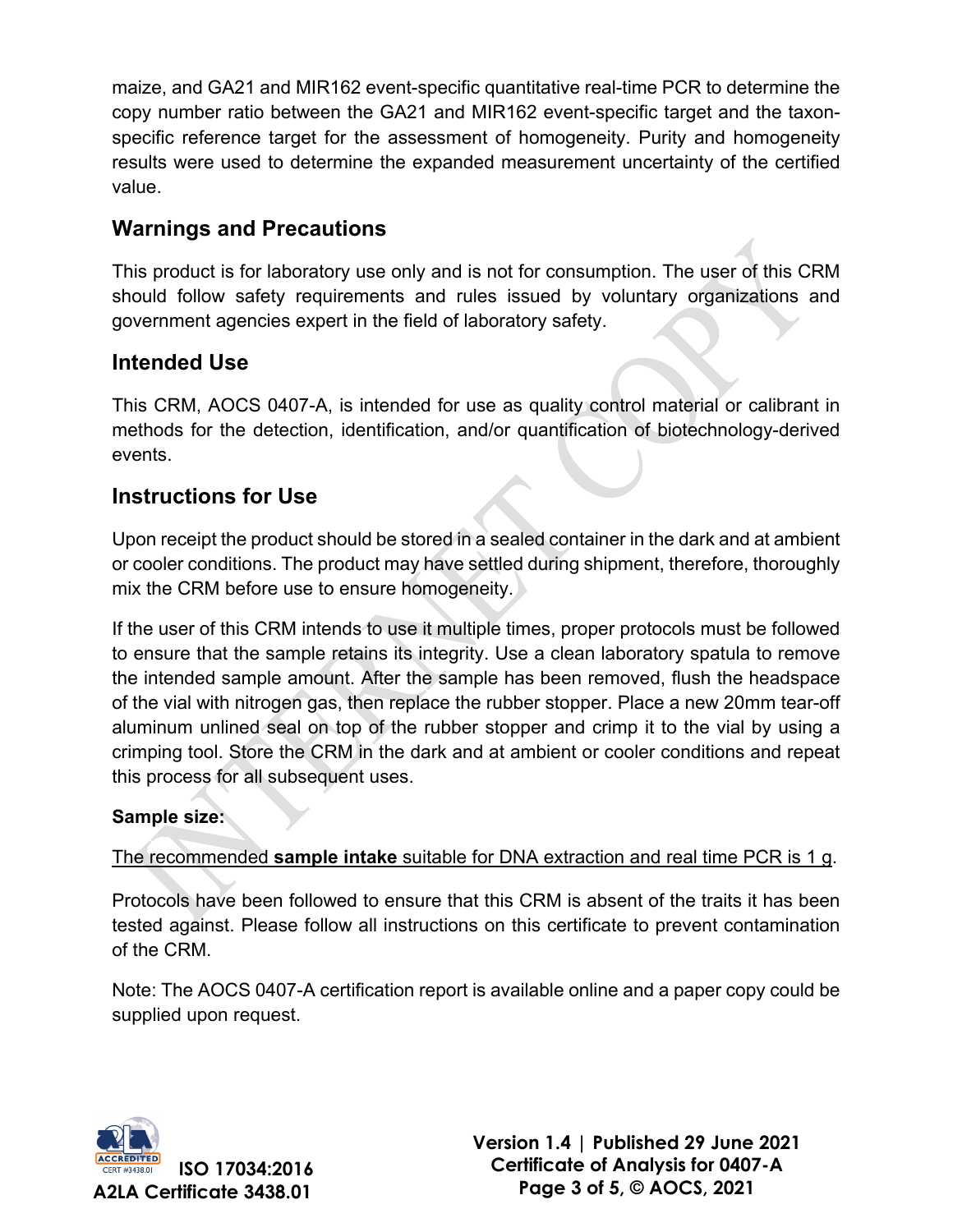### **Terms and Conditions (i– ix)**

- i. The CRM AOCS 0407-A shall be used solely 1) in assays for (a) detecting the absence of GA21, MIR604, MIR162, MZHG0JG, or (b) quantification of GA21, MIR604, MIR162, MZHG0JG; or 2) for determining whether an assay crossreacts with CRM AOCS 0407-A. CRM AOCS 0407-A shall be used for no other purpose. Specifically the CRM may not be used to develop a detection method for non-modified nor trait(s) present therein. No other rights are conveyed by the sale of the CRM 0407-A to any purchaser, including any rights to any pending or granted Syngenta Crop Protection, LLC patents or other Syngenta Crop Protection, LLC intellectual property that may protect the CRM or nonmodified or trait(s) present therein or a detection method for non-modified powder.
- ii. Neither the CRM AOCS 0407-A nor any extract or portion thereof shall be resold or redistributed by any purchaser, unless the resale or redistribution is required by national law in force in the purchaser's country.
- iii. Neither the CRM AOCS 0407-A, nor any extract or portion thereof, shall be used for human or animal consumption or human or animal trials.
- iv. Neither the CRM AOCS 0407-A nor non-modified DNA, nor any part of either of these, shall be used for transformation or breeding.
- v. No characterization or derivation of GA21, MIR604, MIR162, MZHG0JG, of the trait or traits present in CRM AOCS 0407-A, or of the CRM AOCS 0407-A shall be performed, except as allowed for in section (i).
- vi. All assay activities undertaken using the CRM AOCS 0407-A shall be conducted in strict compliance with all applicable laws governing such activities, and shall comply with conditions of all permits and authorizations which may be required for such activities; and such activities shall be strictly limited to assays in contained facilities, for example, laboratories.
- vii. Prior to disposal of any used or excess CRM AOCS 0407-A or residues thereof, such material or residue must be treated in a manner that degrades the CRM material, such as by autoclaving.
- viii. CRM AOCS 0407-A shall not be exported nor re-exported in violation of any applicable laws or without securing any necessary export or import clearances or permits.
- ix. THE CRM 0407-A IS PROVIDED FOR THE PURPOSE OF IDENTIFYING, DETECTING AND QUANTIFYING GA21, MIR604, MIR162, MZHG0JG AND FOR NO OTHER PURPOSE. AOCS HAS TESTED CRM 0407-A WITHIN THE PAST 24 MONTHS AND STATES THAT IT HAS DETERMINED IT TO BE OF